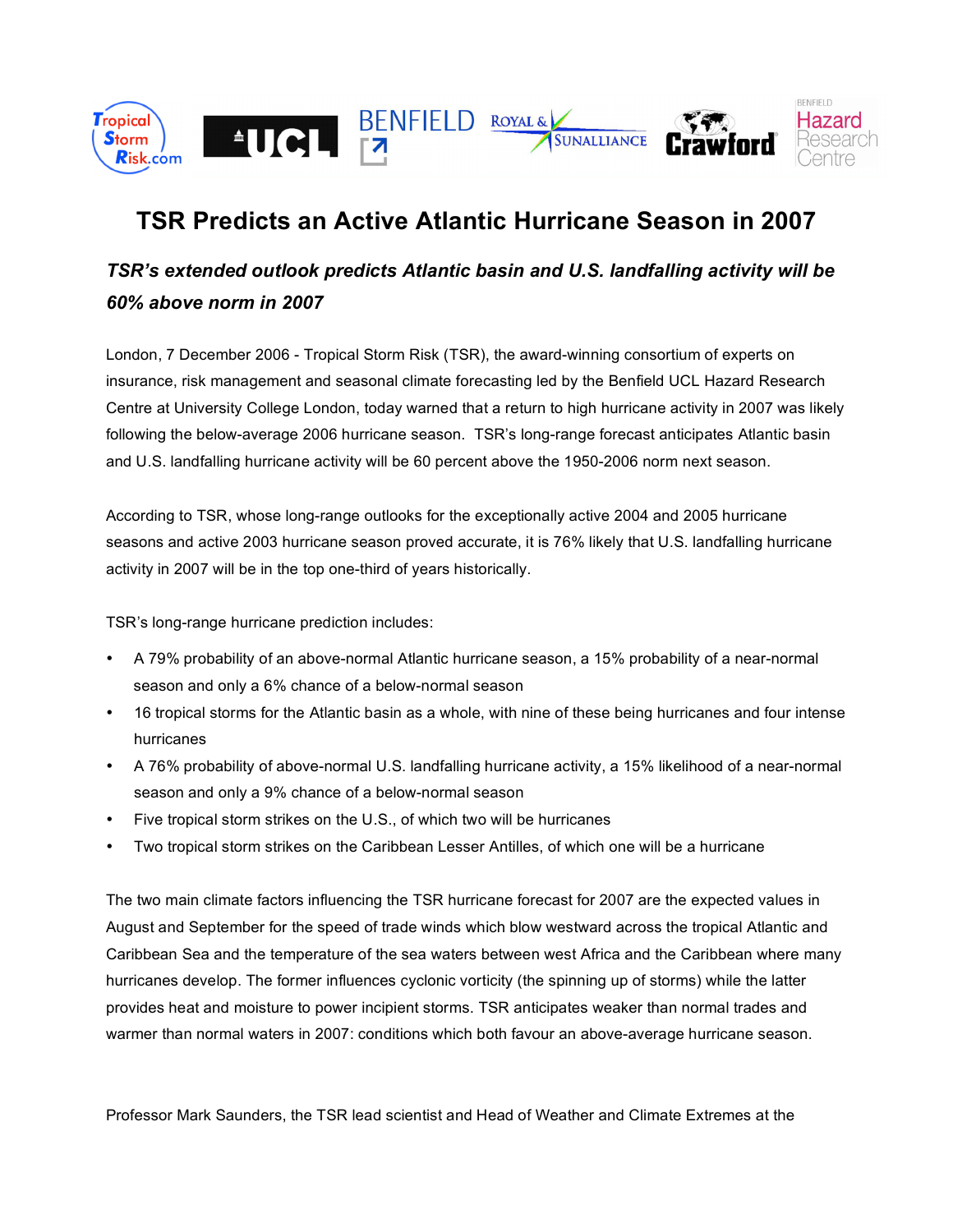Benfield UCL Hazard Research Centre at University College London, is confident that 2007 will be another active hurricane season: *"In addition to our core model prediction, further support that 2007 will see abovenormal hurricane activity to 80% likelihood comes from the link between El* Niño *events in +ve AMO (Atlantic Multidecadal Oscillation) years - as we are currently experiencing - and the level of hurricane* activity in the following year. Since 1950 there have been 10 El Niño events in +ve AMO years. Eight out of ten of these (i.e. 80% of years) were followed by above-normal hurricane activity next season. This result *occurs because El* Niño *conditions tend to reverse sign by the following summer."*

Allaying concerns over the precision of long-range hurricane outlooks after their less than impressive performance in 2006, Professor Saunders added: *"The 2006 hurricane season is atypical of years since 1950 and should not reflect badly on the general capability of forecasts. The below-average 2006 hurricane season was due to the presence of considerable African dry air and Saharan dust during August and September which inhibited thunderstorm occurrence and therefore tropical storm development, and to the unexpected onset of El Niño conditions from mid-September. There is no precedent for these factors together having been so influential before."*

TSR forecasts may be accessed through the website www.tropicalstormrisk.com.

-ENDS-

### **For further information please contact:**

Ansi Vallens Professor Mark Saunders Chris Gatland Signals & Strategies Lead Scientist, TSR Consortium Benfield New York **Benfield Hazard Research Centre, UK** London, UK Tel: +1 518 392 4238 Tel: +44 (0) 1483 204187 Tel: +44 (0) 20 7578 7485

ansisvallens@taconic.net mas@mssl.ucl.ac.uk chris.gatland@benfieldgroup.com

### **About Tropical Storm Risk (TSR):**

Founded in 2000, Tropical Storm Risk (TSR) offers a leading resource for forecasting the risk from tropical storms worldwide. The venture provides innovative forecast products to increase risk awareness and to help decision making within the (re)insurance industry, other business sectors, government and society. The TSR consortium is co-sponsored by Benfield, the world's leading independent reinsurance and risk intermediary, Royal & Sun Alliance, the global insurance group, and Crawford & Company, a global claims management solutions company. The TSR scientific grouping brings together climate physicists, meteorologists and statisticians at University College London and the Met Office.

Tropical Storm Risk has won two major insurance industry awards during the past three years. In 2006 TSR was awarded the prestigious Risk Management Award at the British Insurance Awards, and in 2004 won the British Insurance Award for London Market Innovation of the Year. www.tropicalstormrisk.com

### **About Benfield UCL Hazard Research Centre:**

Benfield UCL Hazard Research Centre is sponsored by Benfield, the world's leading independent reinsurance and risk intermediary. With over forty researchers and practitioners, the Benfield UCL Hazard